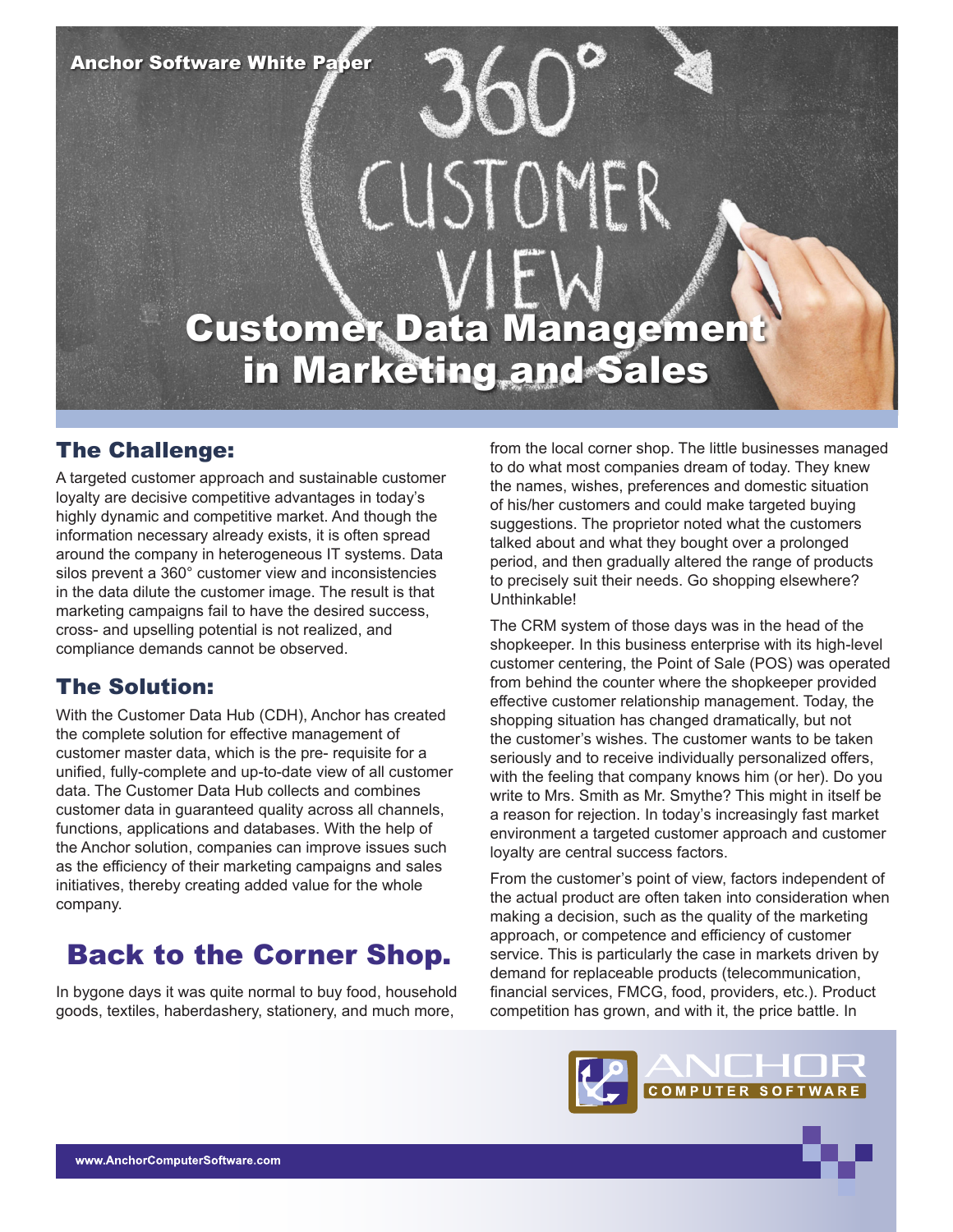many cases, only an improvement in service can give the possibility of standing out from the competition. The offers from the competition are just a click away, therefore it is even more important for the provider to do everything possible to retain existing customers. Metaphorically speaking, it's a matter returning to the corner shop principle of "Knowing Your Customer". Customer loyalty is not a romantic, outdated concept from past years – but instead, an important commercial factor. To ensure that this loyalty is implemented profitably, no company today can do without a 360° view of its customers.

## Challenge: Customer Centering.

Companies must master the challenge of keeping individual customers in focus and to make them transparent and steer- able in today's diversified mass markets. To achieve this, a 360° customer view is necessary. Where the corner shop once remembered the wishes of about 150 customers; today's modern companies have CRM and ERP systems, call centers, service hotlines, complaints administration, support portals, web shops, etc. But the common result is that customer information lies spread around different silos, in different departments and at different locations. Employees then have to work laboriously to find and collect it together.

When a unified platform for customer master data is unavailable, problems are inevitable. A heterogeneous data basis with obsolete and inaccurate address data and differing formats means that elaborately organized marketing campaigns pass by unnoticed, and unnecessarily increase postage costs. The profit margin of the marketing budget is endangered and marketing campaigns with critical timing are doomed to failure from the start. Missing segmentation characteristics make the choice of target group more difficult. To address the customer and enquirer with the right product at the right moment is more a case of luck than anything else.

Isolated solutions are used in the sales department, meaning that each representative has a personal store of information and data. But this also means that with separate systems, but without interfaces, it is extremely difficult, e. g., to determine, if and when an enquirer becomes a customer. Customer information often only enters the system when a product is actually sold and the related order is entered into the system. Any additional information remains in the heads of the sales staff or customer service. But when such an employee later leaves the company, the information is then lost.

Effective CRM means far more than just collecting customer data. When a company can fully exploit all available data (such as contractual data combined with usage data, or evaluation of surfing behavior in the internet) on just one platform, the customer can be given precisely targeted offers and taken care of individually. In a modern business enterprise with many thousands of customers, customer centering as defined in the corner shop principle can only function when the following prerequirements are met:

- 1. **COMPLETE KNOWLEDGE:** The capability of collecting all available, unified and up-to-date customer information and making it available for all relevant employees, in real time, and throughout the entire business organization.
- 2. **MICRO-SEGMENTATION:** Communication and sales need finely controlled campaigns to ensure
- 3. **RELEVANT COMMUNICATION.** Offers and campaign topics must match the current interests and needs of customers in real time.
- 4. **PERFECT TIMING:** Campaigns that target the wrong person at the wrong time are negative customer experiences and a waste of money.
- 5. **SERVICE ACROSS CHANNELS:** A consistent, competent and targeted service experience during every customer contact is enormously important for loyalty and positive word-of- mouth advertising.

# The Customer Data Hub: A 360° Customer View.

F or more than 40 years Anchor has been specialized in the creation, administration and care of high quality customer data throughout its entire data lifecycle. The central focus of our product portfolio and consultation is always on the quality of your data. We provide a complete solution of software and consultation, enabling you to create and efficiently manage consistent, up-to-date and readily available customer master data: the Customer Data Hub. With this MDM solution for customer master data, we help to achieve a comprehensive image of your customers, and make this information available to all areas and departments of your company. The Customer Data Hub does not require any complex integration project, nor do any alterations have to be made to existing data models. The MDM solution from Anchor means that exhaustive programming, periods of adjustment and lengthy software servicing can now be forgotten. This solution is individually tailored to the requirements of each individual company and implemented in a multi-level, methodically defined process. After just three months you will profit from tangible added value. The ROI will soon be clear.

By consolidating your customer master data centrally with the Customer Data Hub, you will profit most of all from reliable, high quality data in two main areas: On the one hand, marketing departments can plan, perform and evaluate data-driven campaigns more precisely, because they work with a reliable data basis. Stray losses are minimized and customer communication and product offers are more relevant and can be formed more precisely for specific target groups. Also, the data quality can be improved further with data enrichment. All of this provides a measurably higher economic contribution from marketing, which in turn con- tributes to company success. The sales department too can fully exploit its possibilities by working more efficiently in the field of new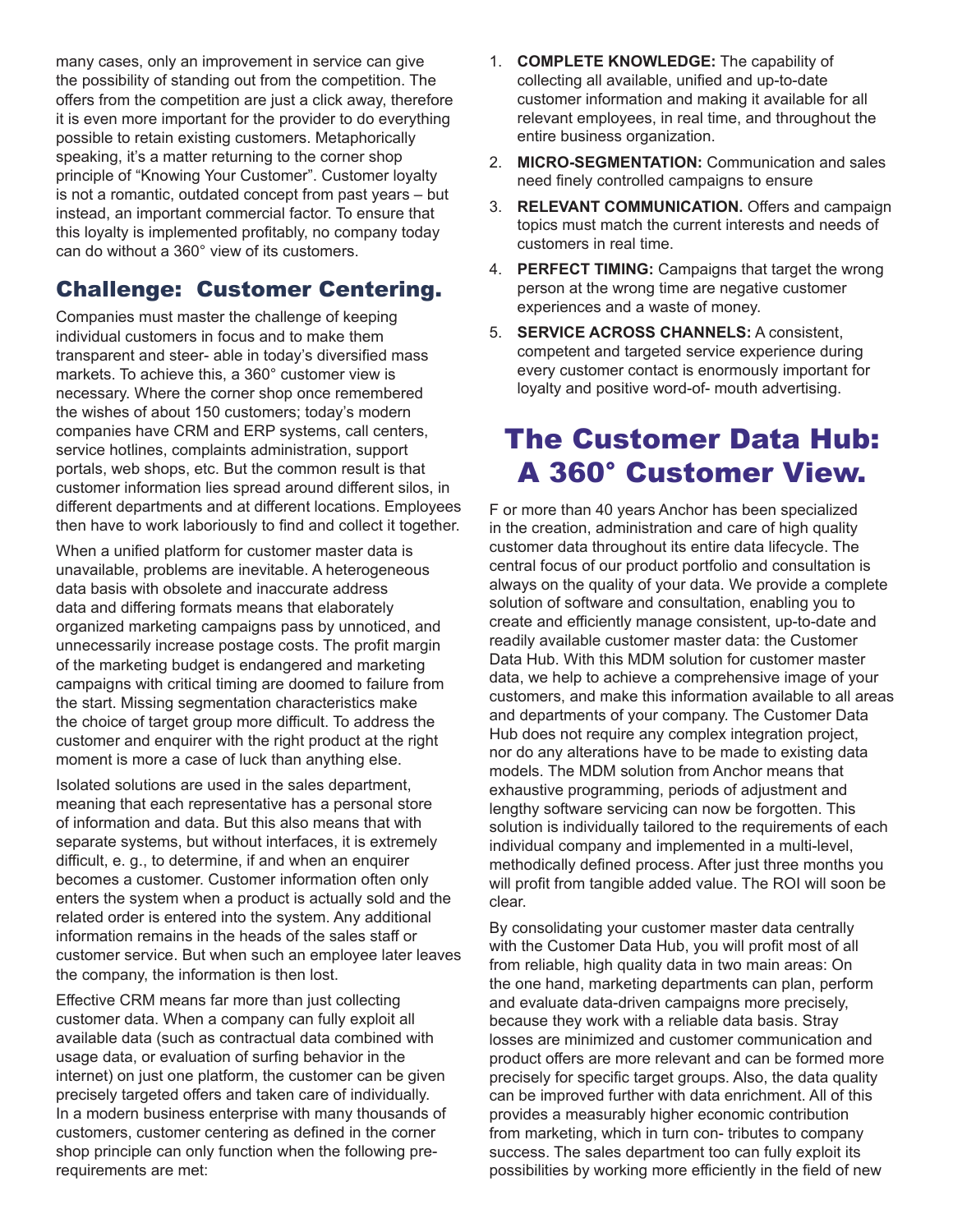business. It can rely upon qualified leads and information about customers' needs and other up-to- date information necessary for cross- and upselling, even when this information is kept at another location in the company.

A 360° customer view means in concrete terms:

- an all-inclusive view of all available information about the customer
- more efficient marketing and more effective sales activities
- accurate selection of target groups
- identification and increase of cross- and upselling potential
- rapid identification of a customer (e. g. in the call center)
- individual communication and a precisely targeted customer approach
- fundamental knowledge about your customers

On the other hand, the Customer Data Hub helps to enter customer data into strategic data governance. Legal and regulatory demands are particularly stringent in the case of customer data and the risks of contravening compliance requirements are accordingly high. Centralization of customer data management with the Customer Data Hub creates the pre-requisites for company-wide unified standards and strict observance of compliance demands. Central data governance also relieves specialist departments of the task of compliance, which is often insufficiently observed due to a lack of resources. With Anchor you can exploit the full potential of your customer master data and generate added value for marketing and sales, and thereby for the whole company.

## Four Steps to Effective Customer Data.

### 1. IMPROVE DATA QUALITY

Customers make contact with companies using many different channels: Omni- and multi-channeling mean that customer data enters company systems in equally different ways, e. g., registration in a web shop, in the call center, by individual lead generation using website or telephone campaigns, as well as from the purchase of outside data, e. g., marketing lists. The data often lands in different quality in various different data stores. This leads to inconsistent and redundant data, which is insufficient for the demands of perfect customer service.

During discussions with our customers and specialist departments having customer contact, the same effects of poor data quality are repeatedly mentioned:

• customers and business partner records appear several times in the system

- high return rates for mailing campaigns customers complain about multiple deliveries of the same item
- low response rates for marketing campaigns incorrect letter salutations and address elements employees complain about the high level of effort for manual research
- legal requirements cannot be complied with

Data quality is the foundation of successful master data management. But even before the information from the various sources can be integrated in the Customer Data Hub at all, the data quality tools from Anchor first ensure cleansed, structured and up-to-date data. For this purpose, the Customer Data Hub is fitted with all data quality functions required for dealing effectively with customer data: Our postal address check examines and corrects address data in the widest range of languages and character sets for 246 countries. Our tools mean that formatting name and address lines and countryspecific address formats are no longer a problem. Email addresses, telephone numbers and bank data can be checked at different levels in the same way.

### 2. CONSOLIDATE DATA

There is almost certainly no company which does not have redundant customer data somewhere in its systems. To ensure a unified view and availability of this data, it must be consolidated step-by-step. The target: Creation of a golden record. Anchor Identity Resolution, as a component part of the Customer Data Hub, enables you to clearly determine the identities of your customers across all processes and systems. Identity resolution ensures that only suitable datasets are consolidated from the source system and then suggested as a component for the golden record. By using individual rule sets, the leading dataset can be automatically processed and enriched. This means that you always have a high quality and duplicate-free database complying precisely with your demands and requirements.

#### 3. MAKE DATA MORE VALUABLE

By enriching datasets with information, such as geocoordinates or marketing-relevant information, you can increase the quality of your data even further, and give your customers a more clearly defined profile. Data enrichment also includes coordinates, responsibilities of government offices and authorities, delivery information about freight services, information about the local residential situation, as well as data about your own company, such as the details of a particular area branch, or the responsible representative. Allocation can be targeted for a single house, a section of road, a whole street, a suburb, or for a complete town.

#### 4. MAKE DATA AVAILABLE CENTRALLY

As soon as the golden record exists; it should be made available for all customer- related (departmental) processes, whilst at the same time conforming to data

contact partners are outdated